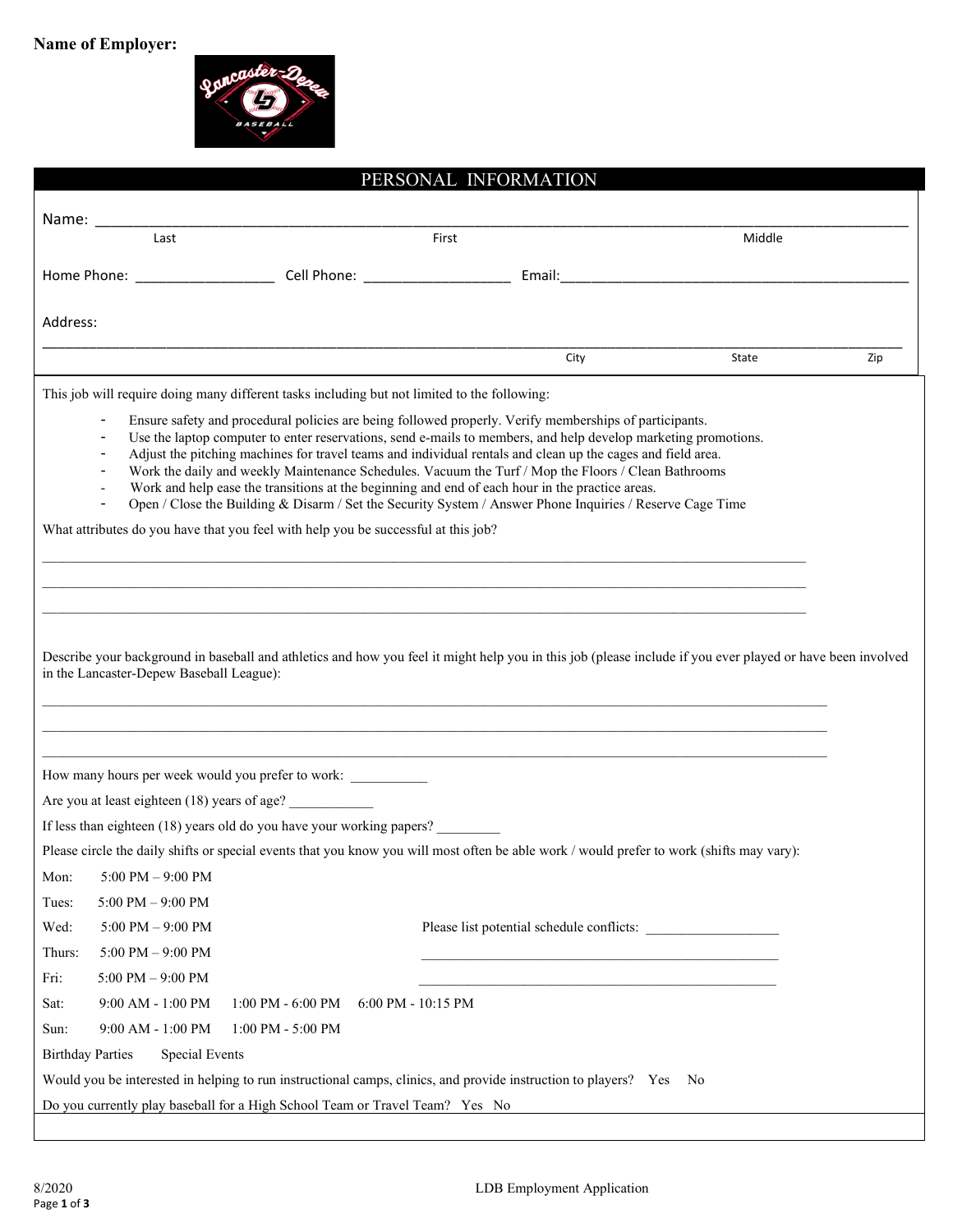## EMPLOYMENT HISTORY

| List most recent employment first. Include summer or temporary jobs. Be sure all your experience or employers related to this job are listed here, in the |  |  |
|-----------------------------------------------------------------------------------------------------------------------------------------------------------|--|--|
| summary following this section or on an extra sheet of paper if necessary.                                                                                |  |  |

| <b>Employer Name Address:</b> | <b>Position Title / Duties / Skills:</b>                                                                                                                                                                                      |                    | <b>Start Date:</b>         | <b>End Date:</b> |
|-------------------------------|-------------------------------------------------------------------------------------------------------------------------------------------------------------------------------------------------------------------------------|--------------------|----------------------------|------------------|
|                               |                                                                                                                                                                                                                               |                    | <b>Reason for leaving:</b> |                  |
|                               |                                                                                                                                                                                                                               |                    |                            |                  |
| <b>Employer Name Address:</b> | <b>Position Title / Duties / Skills:</b>                                                                                                                                                                                      |                    | <b>Start Date:</b>         | <b>End Date:</b> |
|                               |                                                                                                                                                                                                                               |                    | <b>Reason for leaving:</b> |                  |
| <b>Employer Name Address:</b> | <b>Position Title / Duties / Skills:</b>                                                                                                                                                                                      |                    | <b>Start Date:</b>         | <b>End Date:</b> |
|                               |                                                                                                                                                                                                                               |                    | <b>Reason for leaving:</b> |                  |
| <b>Employer Name Address:</b> | <b>Position Title / Duties / Skills:</b>                                                                                                                                                                                      |                    | <b>Start Date:</b>         | <b>End Date:</b> |
|                               |                                                                                                                                                                                                                               |                    | <b>Reason for leaving:</b> |                  |
|                               | <b>EDUCATION</b>                                                                                                                                                                                                              |                    |                            |                  |
|                               |                                                                                                                                                                                                                               | Year Graduated     |                            |                  |
|                               |                                                                                                                                                                                                                               | Year Graduated GPA |                            |                  |
|                               | Extracurricular activities involved in at school: Letterature and the state of the state of the state of the state of the state of the state of the state of the state of the state of the state of the state of the state of |                    |                            |                  |
| Academics honors achieved:    |                                                                                                                                                                                                                               |                    |                            |                  |
|                               |                                                                                                                                                                                                                               |                    |                            |                  |
|                               | List at least five (5) words that a former teacher or former employer would use to describe you:                                                                                                                              |                    |                            |                  |
|                               | ,我们也不会有什么。""我们的人,我们也不会有什么?""我们的人,我们也不会有什么?""我们的人,我们也不会有什么?""我们的人,我们也不会有什么?""我们的人                                                                                                                                              |                    |                            |                  |